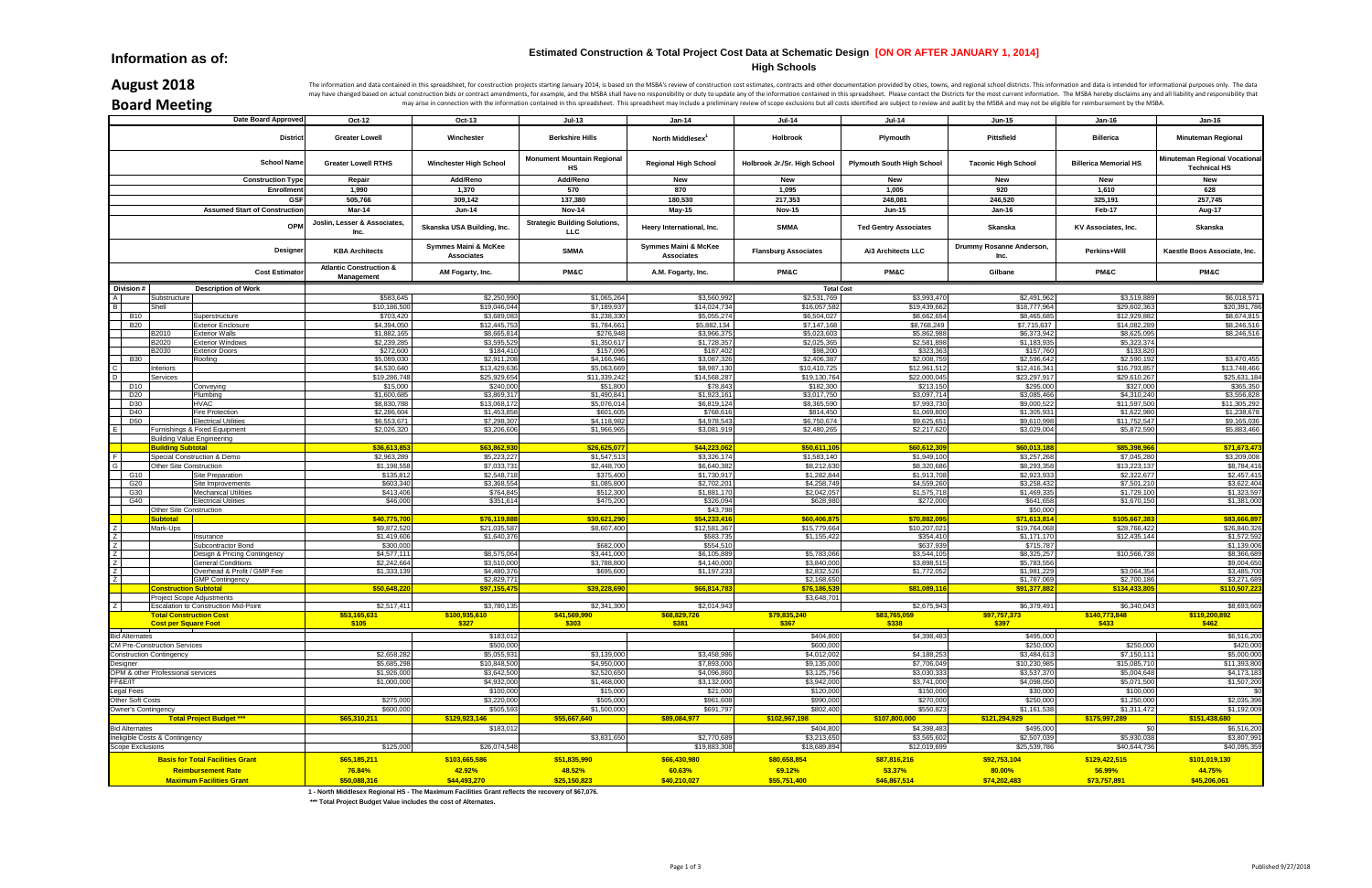**Information as of:**

## **August 2018**

The information and data contained in this spreadsheet, for construction projects starting January 2014, is based on the MSBA's review of construction cost estimates, contracts and other documentation provided by cities, t informational purposes only. The data may have changed based on actual construction bids or contract amendments, for example, and the MSBA shall have no responsibility or duty to update any of the information contained in information. The MSBA hereby disclaims any and all liability and responsibility that may arise in connection with the information contained in this spreadsheet. This spreadsheet may include a preliminary review of scope ex

**Board Meeting**

|                            | <b>DUATU IVICELIIIK</b>             |                                                  |                                                                                             |                                                                                                                                                                                                                |                              |                                    | may not be eligible for reimbursement by the MSBA.                                   |                                        |                                  |                                |
|----------------------------|-------------------------------------|--------------------------------------------------|---------------------------------------------------------------------------------------------|----------------------------------------------------------------------------------------------------------------------------------------------------------------------------------------------------------------|------------------------------|------------------------------------|--------------------------------------------------------------------------------------|----------------------------------------|----------------------------------|--------------------------------|
|                            |                                     | <b>Date Board Approved</b>                       | May-16                                                                                      | Feb-17                                                                                                                                                                                                         | <b>Jun-17</b>                | Aug-17                             | Oct-17                                                                               | <b>Dec-17</b>                          | <b>Dec-17</b>                    | Feb-18                         |
|                            |                                     | <b>District</b>                                  | Stoughton                                                                                   | Somerville                                                                                                                                                                                                     | Saugus <sup>2</sup>          | Cape Cod <sup>3</sup>              | Middleborough <sup>4</sup>                                                           | Worcester <sup>5</sup>                 | <b>Boston</b> <sup>6</sup>       | Attleboro <sup>7</sup>         |
|                            |                                     | <b>School Name</b>                               | <b>Stoughton High School</b>                                                                | Somerville High School                                                                                                                                                                                         | <b>Saugus High School</b>    | <b>Cape Cod Regional Technical</b> | Middleborough HS                                                                     | <b>South High Community</b>            | <b>Boston Arts Academy</b>       | <b>Attleboro HS</b>            |
|                            |                                     | <b>Construction Type</b>                         | New                                                                                         | New                                                                                                                                                                                                            | New                          | <b>New</b>                         | New                                                                                  | New                                    | New                              | <b>New</b>                     |
|                            |                                     | Enrollmen                                        | 1,065                                                                                       | 1,590                                                                                                                                                                                                          | 1,360                        | 650                                | 720                                                                                  | 1,420                                  | 500                              | 1,725                          |
|                            |                                     | GSF                                              | 214,600                                                                                     | 369,496                                                                                                                                                                                                        | 269,070                      | 220,880                            | 166,650                                                                              | 359,994                                | 153,476                          | 476,425                        |
|                            |                                     | <b>Assumed Start of Construction</b>             | <b>Jul-17</b>                                                                               | <b>Jan-18</b>                                                                                                                                                                                                  | Feb-18                       | <b>Dec-20</b>                      | <b>Dec-17</b>                                                                        | Oct-18                                 | Sep-18                           | May-19                         |
|                            |                                     |                                                  | <b>OPM</b> Compass Project Management                                                       | <b>PMA</b>                                                                                                                                                                                                     | <b>PMA</b>                   | <b>Colliers International</b>      | <b>Compass Project Management,</b>                                                   | <b>HEERY</b>                           | <b>PMA Construction Services</b> | Skanska                        |
|                            |                                     | Designer                                         | Drummey Rosanne Anderson,<br>Inc.                                                           | <b>SMMA</b>                                                                                                                                                                                                    | <b>HMFH</b>                  | Drummey Rosane Anderson,<br>Inc.   | Drummey Rosane Anderson,<br>Inc.                                                     | Lamoureux Pagano &<br>Associates, Inc. | <b>Perkins Eastman/DPC</b>       | <b>Kaestle Boos Associates</b> |
|                            |                                     | <b>Cost Estimator</b>                            | <b>PM&amp;C</b>                                                                             | <b>PM&amp;C</b>                                                                                                                                                                                                | <b>PM&amp;C</b>              | <b>Rider Levett Bucknall</b>       | <b>Miyakoda Consulting</b>                                                           | A.M. Fogarty & Assoc., Inc.            | <b>PM&amp;C</b>                  | <b>PM&amp;C</b>                |
| Division #                 |                                     | <b>Description of Work</b>                       |                                                                                             |                                                                                                                                                                                                                |                              | <b>Total Cost</b>                  |                                                                                      |                                        |                                  |                                |
|                            | Substructure                        |                                                  | \$2,960,61                                                                                  | \$6,035,997                                                                                                                                                                                                    | \$4,691,092                  | \$5,278,100                        | \$4,198,828                                                                          | \$7,779,638                            | \$5,999,651                      | \$7,491,254                    |
|                            | Shell                               |                                                  | \$18,749,97                                                                                 | \$35,855,220                                                                                                                                                                                                   | \$23,089,994                 | \$20,993,600                       | \$14,745,626                                                                         | \$31,355,72                            | \$21,370,653                     | \$42,865,549                   |
| <b>B10</b>                 |                                     | Superstructure                                   | \$7,774,47                                                                                  | \$12,519,992                                                                                                                                                                                                   | \$10,938,078                 | \$7,838,500                        | \$6,146,235                                                                          | \$13,537,97                            | \$9,050,697                      | \$19,192,257                   |
| <b>B20</b>                 |                                     | <b>Exterior Enclosure</b>                        | \$8,312,029                                                                                 | \$17,722,553                                                                                                                                                                                                   | \$9,414,509                  | \$10,281,100                       | \$6,521,892                                                                          | \$14,292,278                           | \$10,492,688                     | \$17,912,962                   |
|                            | B2010<br>B2020                      | <b>Exterior Walls</b><br><b>Exterior Windows</b> | \$5,952,20<br>\$2,245,70                                                                    | \$12,835,308<br>\$4,681,245                                                                                                                                                                                    | \$5,639,966<br>\$3,632,103   | \$5,092,100<br>\$4,863,200         | \$4,507,560<br>\$1,850,400                                                           | \$9,937,20<br>\$4,168,56               | \$5,325,295<br>\$5,048,704       | \$10,363,543<br>\$7,258,819    |
|                            | B2030                               | <b>Exterior Doors</b>                            | \$114,11                                                                                    | \$206,000                                                                                                                                                                                                      | \$142,440                    | \$325,800                          | \$163,932                                                                            | \$186,51                               | \$118,689                        | \$290,600                      |
| <b>B30</b>                 |                                     | Roofing                                          | \$2,663,46                                                                                  | \$5,612,675                                                                                                                                                                                                    | \$2,737,407                  | \$2,874,000                        | \$2,077,499                                                                          | \$3,525,47                             | \$1,827,268                      | \$5,760,330                    |
|                            | Interiors                           |                                                  | \$14,700,69                                                                                 | \$21,475,775                                                                                                                                                                                                   | \$18,632,387                 | \$13,308,500                       | \$10,815,632                                                                         | \$22,311,16                            | \$13,817,948                     | \$25,504,031                   |
|                            | Services                            |                                                  | \$19,574,10                                                                                 | \$43,459,701                                                                                                                                                                                                   | \$26,094,271                 | \$22,861,600                       | \$16,602,130                                                                         | \$36,897,13                            | \$19,195,122                     | \$50,329,674                   |
| D <sub>10</sub>            |                                     | Conveying                                        | \$405,00                                                                                    | \$740,000                                                                                                                                                                                                      | \$350,000                    | \$225,000                          | \$310,525                                                                            | \$377,074                              | \$626,800                        | \$320,000                      |
| D <sub>20</sub>            |                                     | Plumbing                                         | \$2,727,76                                                                                  | \$5,971,978                                                                                                                                                                                                    | \$3,551,465                  | \$3,309,000                        | \$2,055,770                                                                          | \$4,923,26                             | \$2,794,847                      | \$6,729,300                    |
| D30                        |                                     | <b>HVAC</b>                                      | \$8,141,72                                                                                  | \$18,949,221                                                                                                                                                                                                   | \$11,402,776                 | \$9,562,500                        | \$6,365,693                                                                          | \$14,007,717                           | \$8,064,262                      | \$19,959,264                   |
| D40                        |                                     | <b>Fire Protection</b>                           | \$1,021,83                                                                                  | \$2,755,200                                                                                                                                                                                                    | \$987,025                    | \$1,088,100                        | \$992,625                                                                            | \$1,529,97                             | \$895,038                        | \$2,027,300                    |
| <b>D50</b>                 |                                     | <b>Electrical Utilities</b>                      | \$7,277,78                                                                                  | \$15,043,302                                                                                                                                                                                                   | \$9,803,005                  | \$8,677,000                        | \$6,877,517                                                                          | \$16,059,10                            | \$6,814,175                      | \$21,293,810                   |
|                            |                                     | Furnishings & Fixed Equipment                    | \$2,525,38                                                                                  | \$4,739,258                                                                                                                                                                                                    | \$4,613,668                  | \$2,697,200                        | \$4,179,673                                                                          | \$6,668,70                             | \$4,065,020                      | \$8,792,157                    |
|                            | <b>Building Value Engineering</b>   |                                                  |                                                                                             |                                                                                                                                                                                                                |                              |                                    |                                                                                      |                                        |                                  |                                |
|                            | <b>Building Subtotal</b>            |                                                  | \$58,510,77                                                                                 | \$111,565,951                                                                                                                                                                                                  | \$77,121,412                 | \$65,139,000                       | \$50,541,889                                                                         | \$105,012,37                           | \$64,448,394                     | \$134,982,665                  |
|                            |                                     | Special Construction & Demo                      | \$3,015,75                                                                                  | \$10,536,145                                                                                                                                                                                                   | \$5,160,025                  | \$2,513,900                        | \$2,969,000                                                                          | \$4,298,20                             | \$2,554,140                      | \$7,856,000                    |
|                            | Other Site Construction             |                                                  | \$8,783,77                                                                                  | \$21,944,804                                                                                                                                                                                                   | \$13,337,293                 | \$9,237,900                        | \$11,160,446                                                                         | \$20,575,764                           | \$1,379,290                      | \$15,707,685                   |
| G10<br>G20                 |                                     | Site Preparation                                 | \$2,071,146<br>\$4,674,49                                                                   | \$6,434,250<br>\$12,818,914                                                                                                                                                                                    | \$1,537,045<br>\$8,984,703   | \$2,043,000<br>\$4,512,500         | \$1,779,286<br>\$6,580,306                                                           | \$6,911,20<br>\$8,917,48               | \$295,958<br>\$608,502           | \$2,861,393<br>\$12,846,292    |
| G30                        |                                     | Site Improvements<br><b>Mechanical Utilities</b> | \$908,44                                                                                    | \$1,856,668                                                                                                                                                                                                    | \$1,933,225                  | \$2,356,100                        | \$1,881,104                                                                          | \$3,141,045                            | \$302,080                        | \$0                            |
| G40                        |                                     | <b>Electrical Utilities</b>                      | \$1,129,69                                                                                  | \$834,972                                                                                                                                                                                                      | \$882,320                    | \$326,300                          | \$919,750                                                                            | \$1,606,03                             | \$172,750                        | \$0                            |
|                            | Other Site Construction             |                                                  |                                                                                             |                                                                                                                                                                                                                | \$0                          | \$0                                | \$0                                                                                  |                                        | \$0                              | \$0                            |
|                            | <b>Subtotal</b>                     |                                                  | \$70,310,30                                                                                 | \$144,046,900                                                                                                                                                                                                  | \$95,618,730                 | \$76,890,800                       | \$64,671,335                                                                         | \$129,886,334                          | \$68,381,824                     | \$158,546,350                  |
|                            | Mark-Ups                            |                                                  | \$21,286,127                                                                                | \$38,483,421                                                                                                                                                                                                   | \$27,285,689                 | \$21,125,900                       | \$15,090,574                                                                         | \$33,496,327                           | \$22,466,346                     | \$46,940,391                   |
|                            |                                     | Insurance                                        | \$988,76                                                                                    | \$2,373,693                                                                                                                                                                                                    | \$2,650,551                  | \$1,473,400                        | \$763,536                                                                            | \$2,246,38                             | \$1,168,050                      | \$2,653,742                    |
|                            |                                     | Subcontractor Bond                               | \$1,074,742                                                                                 | \$3,484,770                                                                                                                                                                                                    |                              | \$842,000                          | \$501,261                                                                            | \$1,402,46                             | \$801,038                        | \$2,369,412                    |
|                            |                                     | Design & Pricing Contingency                     | \$7,304,27                                                                                  | \$11,567,703                                                                                                                                                                                                   | \$10,039,967                 | \$8,910,600                        | \$6,170,233                                                                          | \$11,689,77                            | \$6,838,182                      | \$15,631,941                   |
|                            |                                     | <b>General Conditions</b>                        | \$7,619,38                                                                                  | \$14,288,470                                                                                                                                                                                                   | \$5,760,000                  | \$4,613,400                        | \$5,326,993                                                                          | \$9,694,29                             | \$8,655,546                      | \$8,640,000                    |
|                            |                                     | Overhead & Profit / GMP Fee                      | \$2,579,38                                                                                  | \$3,645,505                                                                                                                                                                                                    | \$5,521,982                  | \$5,286,500                        | \$2,328,551                                                                          | \$4,216,12                             | \$2,274,332                      | \$12,432,589                   |
|                            | <b>Construction Subtotal</b>        | <b>GMP Contingency</b>                           | \$1,719,58<br>\$91,596,42                                                                   | \$3,123,280<br>\$182,530,321                                                                                                                                                                                   | \$3,313,189<br>\$122,904,419 | \$98,016,700                       | \$79,761,909                                                                         | \$4,247,28<br>\$163,382,66             | \$2,729,198<br>\$90,848,17       | \$5,212,707<br>\$205,486,741   |
|                            | <b>Project Scope Adjustments</b>    |                                                  |                                                                                             |                                                                                                                                                                                                                |                              |                                    |                                                                                      |                                        |                                  | \$17,601,571                   |
|                            |                                     | Escalation to Construction Mid-Point             | \$5,632,303                                                                                 | \$16,521,389                                                                                                                                                                                                   | \$4,780,937                  | \$6,207,100                        | \$3,007,989                                                                          | \$9,478,520                            | \$5,128,637                      |                                |
|                            | <b>Total Construction Cost</b>      |                                                  | \$97,228,730                                                                                | <b><i><u>PERMIT IN THE STATE OF THE STATE OF THE STATE OF THE STATE OF THE STATE OF THE STATE OF THE STATE OF THE STATE OF THE STATE OF THE STATE OF THE STATE OF THE STATE OF THE STATE OF THE ST</u></i></b> |                              | \$104,223,800                      | \$82,769,898                                                                         | \$172.964.181                          | \$95,976,807                     | \$222,000.212                  |
|                            | <b>Cost per Square Foot</b>         |                                                  | \$453                                                                                       | \$539                                                                                                                                                                                                          | 9127,685,350                 | \$472                              | \$497                                                                                | \$480                                  | \$625                            | \$468                          |
| <b>Bid Alternates</b>      |                                     |                                                  | \$3,732,461                                                                                 |                                                                                                                                                                                                                |                              | \$0                                | \$812,500                                                                            |                                        |                                  | \$0                            |
|                            | <b>CM Pre-Construction Services</b> |                                                  | \$150,000                                                                                   | \$696,198                                                                                                                                                                                                      | \$400,000                    | \$0                                | \$0                                                                                  | \$250,000                              | \$500,000                        | \$350,000                      |
|                            | <b>Construction Contingency</b>     |                                                  | \$4,038,448                                                                                 | \$12,764,470                                                                                                                                                                                                   | \$7,046,121                  | \$3,126,700                        | \$4,138,495                                                                          | \$8,643,059                            | \$6,718,376                      | \$2,230,883                    |
| Designer                   |                                     |                                                  | \$10,551,12                                                                                 | \$22,805,171                                                                                                                                                                                                   | \$13,708,536                 | \$11,050,549                       | \$9,202,200                                                                          | \$15,157,794                           | \$11,723,293                     | \$20,078,000                   |
|                            | OPM & other Professional services   |                                                  | \$3,629,642                                                                                 | \$10,096,956                                                                                                                                                                                                   | \$5,286,306                  | \$3,737,832                        | \$3,059,119                                                                          | \$4,467,802                            | \$3,914,122                      | \$7,710,985                    |
| FF&E/IT                    |                                     |                                                  | \$2,756,000                                                                                 | \$5,096,000                                                                                                                                                                                                    | \$4,896,000                  | \$3,306,500                        | \$2,543,040                                                                          | \$5,680,000                            | \$2,200,000                      | \$4,140,000                    |
| Legal Fees                 |                                     |                                                  | \$20,000                                                                                    | \$10,000                                                                                                                                                                                                       | \$25,000                     | \$0                                | \$20,000                                                                             | \$50,000                               | \$100,000                        | \$0                            |
| Other Soft Costs           |                                     |                                                  | \$462,000                                                                                   | \$3,790,000                                                                                                                                                                                                    | \$705,000                    | \$743,800                          | \$516,000                                                                            | \$730,000                              | \$2,855,000                      | \$1,150,000                    |
| <b>Owner's Contingency</b> |                                     |                                                  | \$972,287                                                                                   | \$1,672,199                                                                                                                                                                                                    | \$968,234                    | \$1,873,700                        | \$413,849                                                                            | \$2,131,404                            | \$767,814                        | \$1,170,000                    |
|                            |                                     | <b>Total Project Budget ***</b>                  | \$123,540,688                                                                               | \$255,982,704                                                                                                                                                                                                  | \$160,720,553                | \$128,062,881                      | \$103,475,101                                                                        | \$209,971,240                          | \$124,755,412                    | \$259,918,180                  |
| <b>Bid Alternates</b>      |                                     |                                                  |                                                                                             |                                                                                                                                                                                                                | \$0l<br>\$0                  | \$0                                | \$0                                                                                  | -\$0                                   | \$0                              | \$0                            |
|                            | neligible Costs & Contingency       |                                                  | \$3,066,161                                                                                 | \$8,783,436                                                                                                                                                                                                    | \$7,509,936                  | \$2,158,241                        | \$3,315,374                                                                          | \$6.914.447                            | \$5,758,608                      | \$1,215,489                    |
| <b>Scope Exclusions</b>    |                                     |                                                  | \$34,324,555                                                                                | \$82,551,497                                                                                                                                                                                                   | \$39,159,674                 | \$32,207,304                       | \$29,504,859                                                                         | \$58,592,691                           | \$49,491,816                     | \$68,232,148                   |
|                            |                                     | <b>Basis for Total Facilities Grant</b>          | \$86,149,972                                                                                | \$164,647,771                                                                                                                                                                                                  | \$114,050,943                | \$93,697,336                       | \$70,654,868                                                                         | \$144,464,102                          | \$69,504,988                     | \$190,470,543                  |
|                            |                                     | <b>Reimbursement Rate</b>                        | 60.66%                                                                                      | 75.29%                                                                                                                                                                                                         | 57.72%                       | 45.45%                             | 61.29%                                                                               | 80.00%                                 | 70.36%                           | 66.65%                         |
|                            |                                     | <b>Maximum Facilities Grant</b>                  | \$52,258,573                                                                                | \$123,963,307                                                                                                                                                                                                  | \$65,830,204                 | \$42,585,439                       | \$43,304,369                                                                         | \$115,571,282                          | \$48,903,710                     | \$126,948,617                  |
|                            |                                     |                                                  |                                                                                             |                                                                                                                                                                                                                |                              |                                    |                                                                                      |                                        |                                  |                                |
|                            |                                     |                                                  | 2 - Saugus High School - The Maximum Facilities Grant reflects the recovery of \$1,740,669. |                                                                                                                                                                                                                |                              |                                    | 7 - Attleboro HS - The Maximum Facilities Grant reflects the recovery of \$1,215,489 |                                        |                                  |                                |

**3 - Cape Cod RTHS- The Maximum Facilities Grant reflects the recovery of \$73,779.** 

**4 - Middleborough High School - The Maximum Facilities Grant reflects the recovery of \$4,578.** 

**5 - Worcester - Max. Facilities Grant reflects the recovery of \$13,593 \*\*\* Total Project Budget Value includes the cost of Alternates.**

**6 - Boston - Max. Facilities Grant reflects the recovery of \$13,090**

### **Estimated Construction & Total Project Cost Data at Schematic Design [ON OR AFTER JANUARY 1, 2014]**

**High Schools**